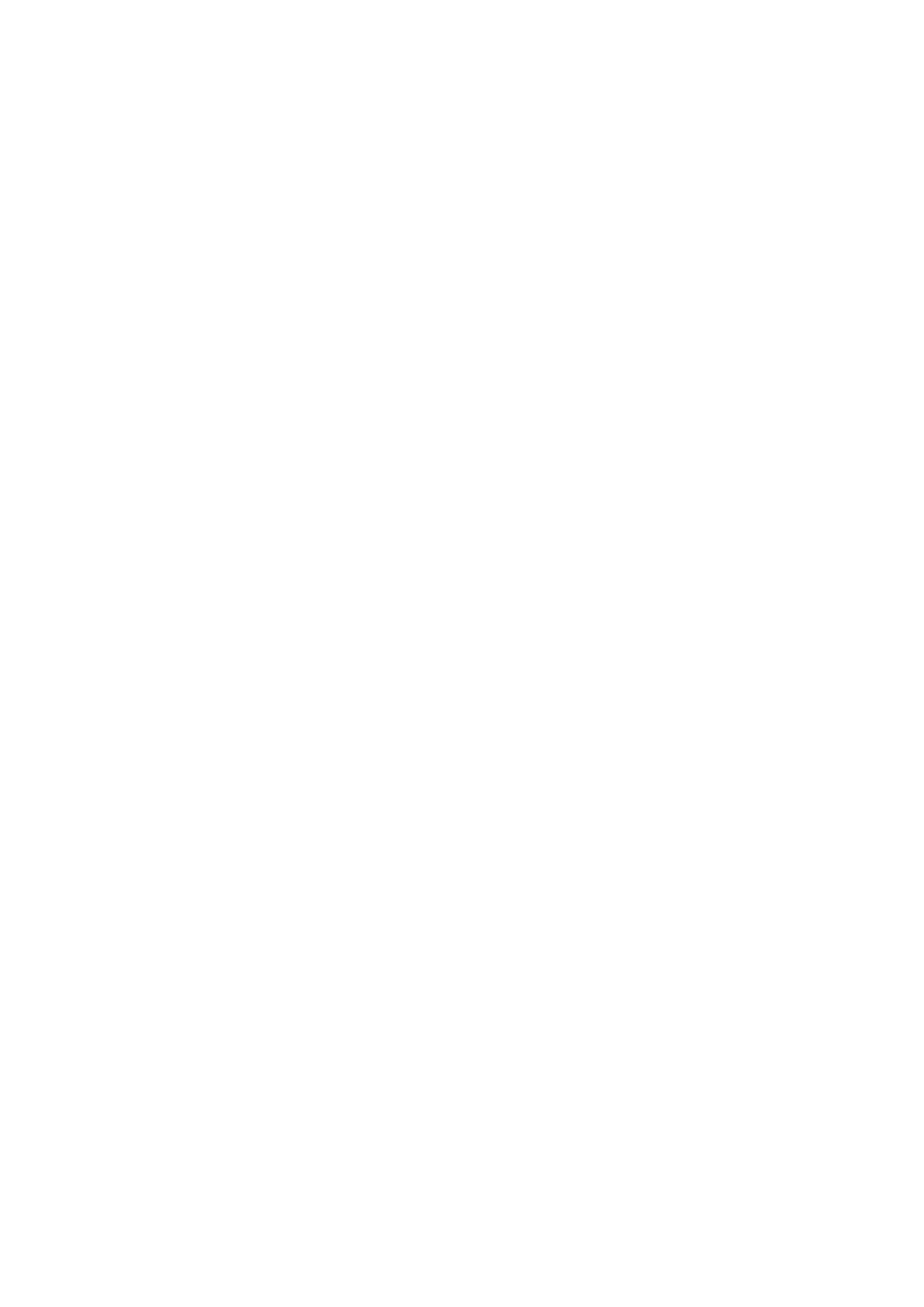## Night Music

for Orchestra

## **Jasper Dommett**

(2019)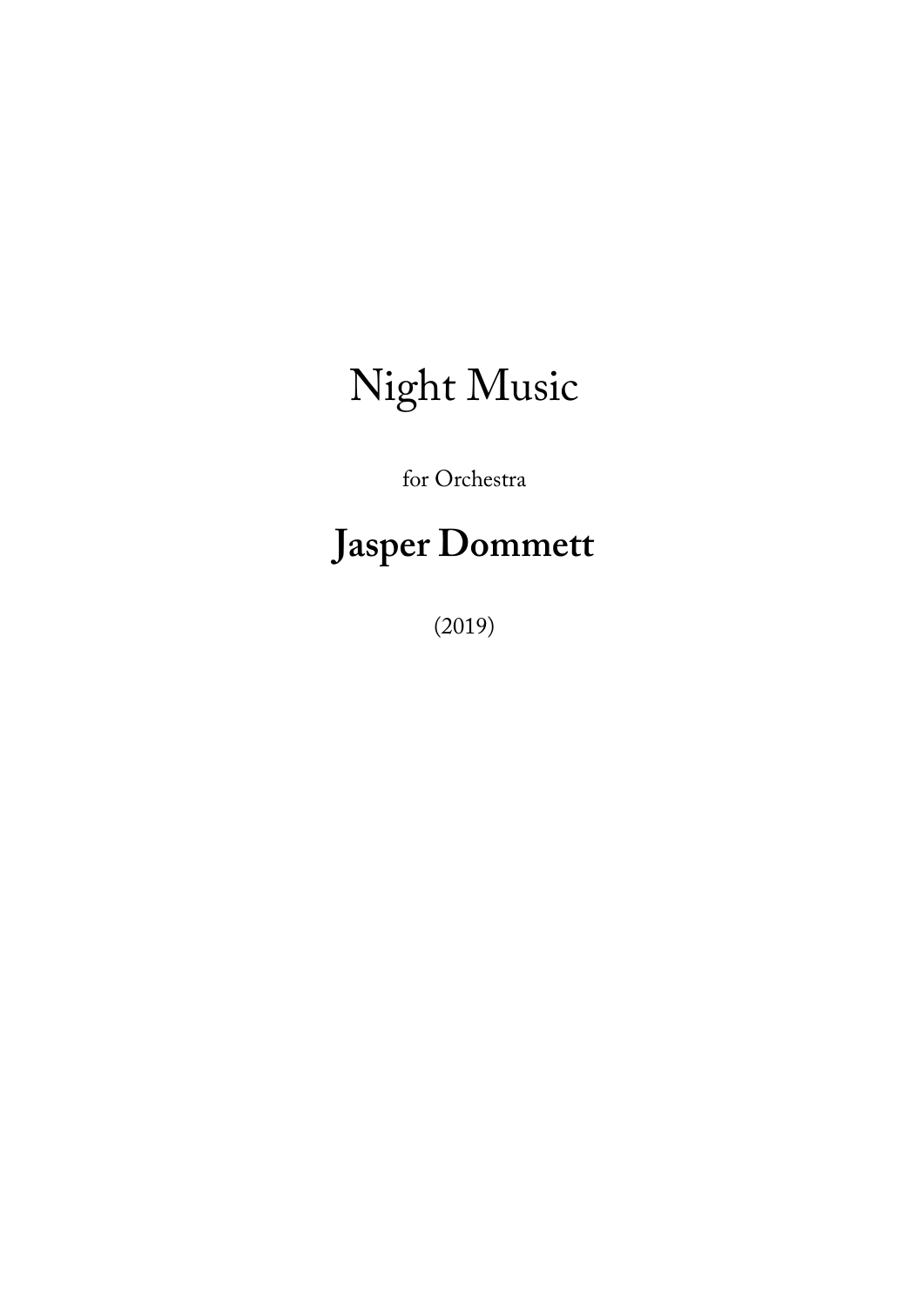© Jasper Dommett 2019 All Rights Reserved

> Homermead Homerlane Seaton Devon EX12 2ET UK

+44 (0)7528 666614 jasper.dommett@hotmail.com www.jasper.dommett.com

The first performance was given on March 3rd 2020 at Hoddinot Hall by the BBC National Orchestra of Wales for their Composition: Wales programme

"I never created new theories in advance, I hated such ideas. I had, of course, a very definite feeling about certain directions to take..." - Béla Bartók

Duration c. 10 minutes

### **Programme Note**

- · What is the music of the Night?
- · How does the Night impact on my emotional state?
- · How can the dark ever-evolving landscape be translated into "Night Music"?
- · Is there a longing for sunrise?
- · Are my feelings towards the Night more of an emotional impulse to my personal life?

**JD**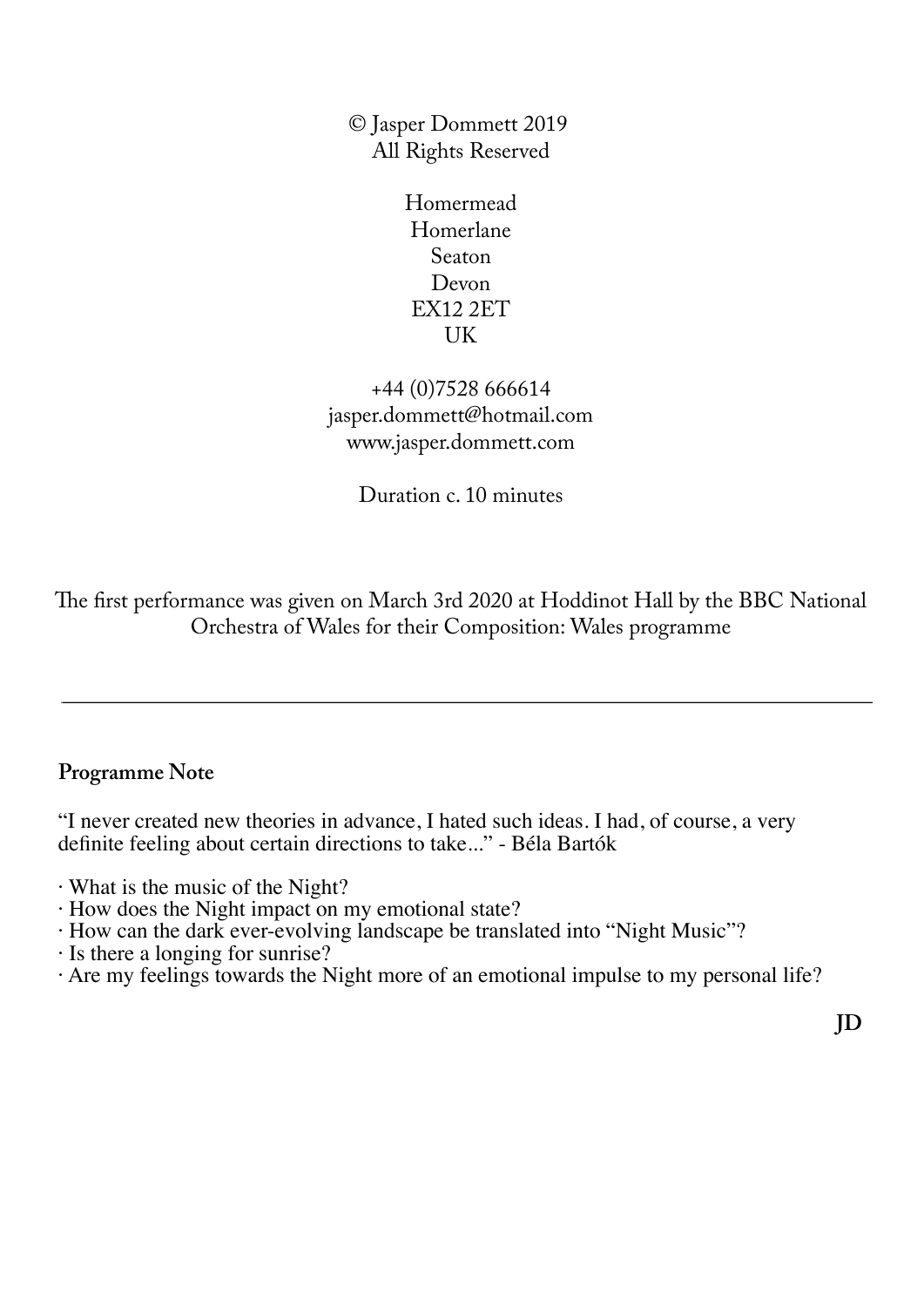#### **Instrumentation**

Flute 1 Flute 2 (+Piccolo 2) Alto Flute (+Piccolo 1)

Oboe 1 Oboe 2 Cor Anglais (+Oboe 3)

Clarinet 1 in Bb Clarinet 2 in Bb Bass Clarinet in Bb (+Clarinet 3 in Bb)

> Bassoon 1 Bassoon 2 Contrabassoon

Horn 1-4 in F Trumpets 1\* , 2 & 3 in Bb \*(+Piccolo Trumpet) Trombone 1&2 Bass Trombone Tuba

> Percussion 1 Tubular Bells, Whip, Tom-toms & Tam-tam

Percussion 2 Vibraphone, Whip, Suspended Cymbal & Crash Cymbals

> Percussion 3 Crotales & Whip

> > Timpani

Harp

Piano (+Celesta)

Violin I - 12 Violin II - 10 Viola - 8 Violoncello - 6 Double Bass - 4

**is Score is written in C**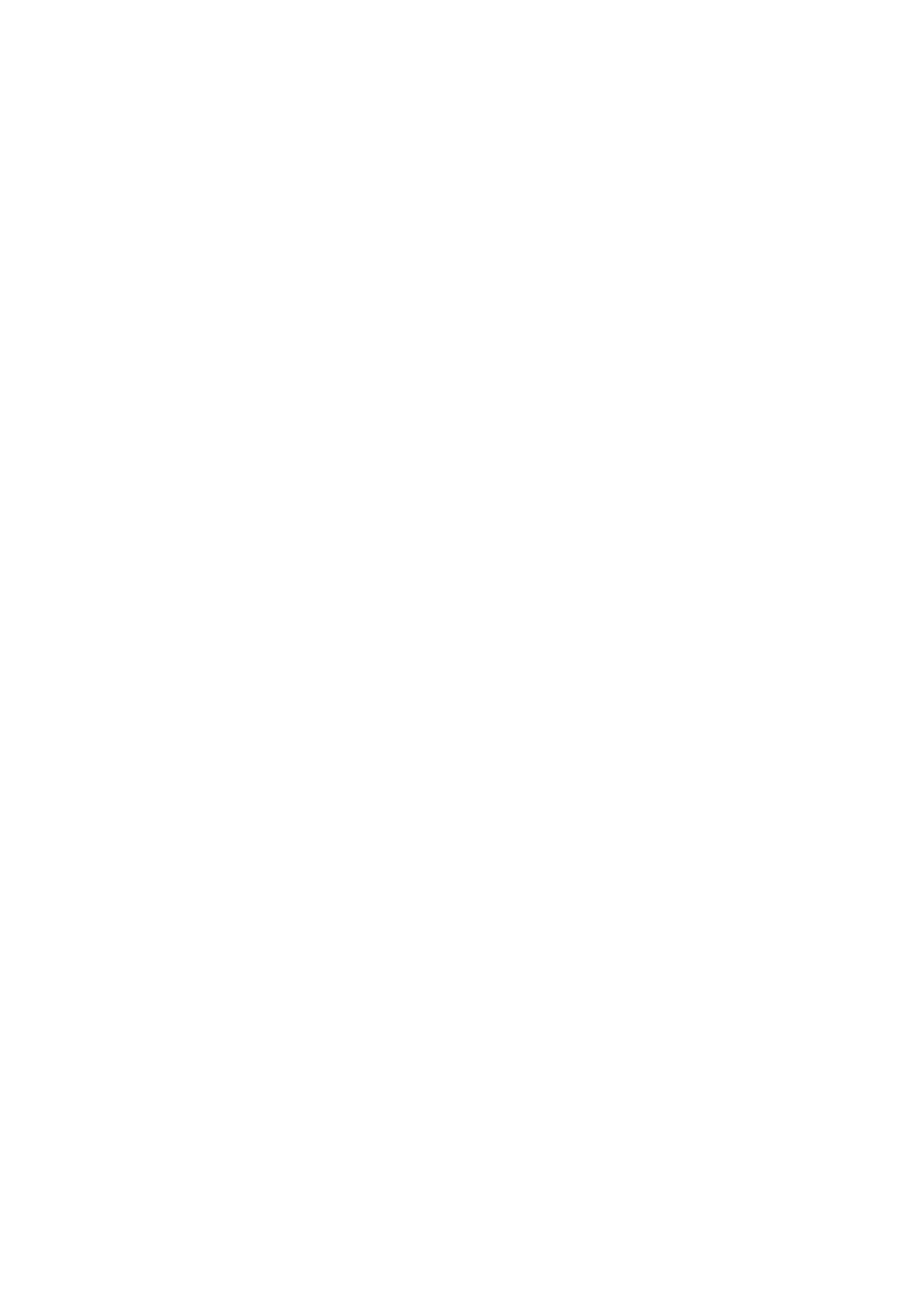

**Night Music -** Full Score

22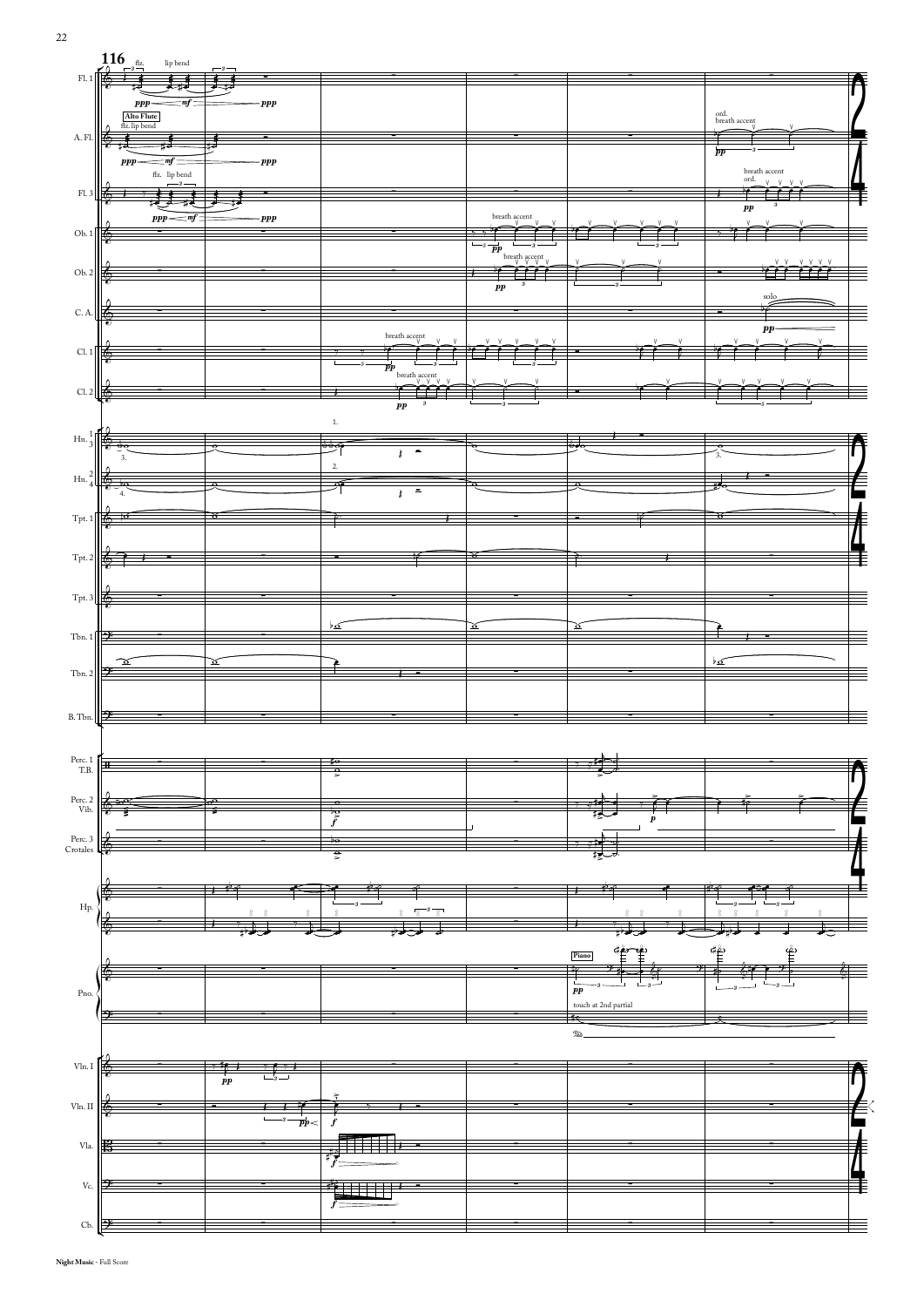

Night Music - Full Score